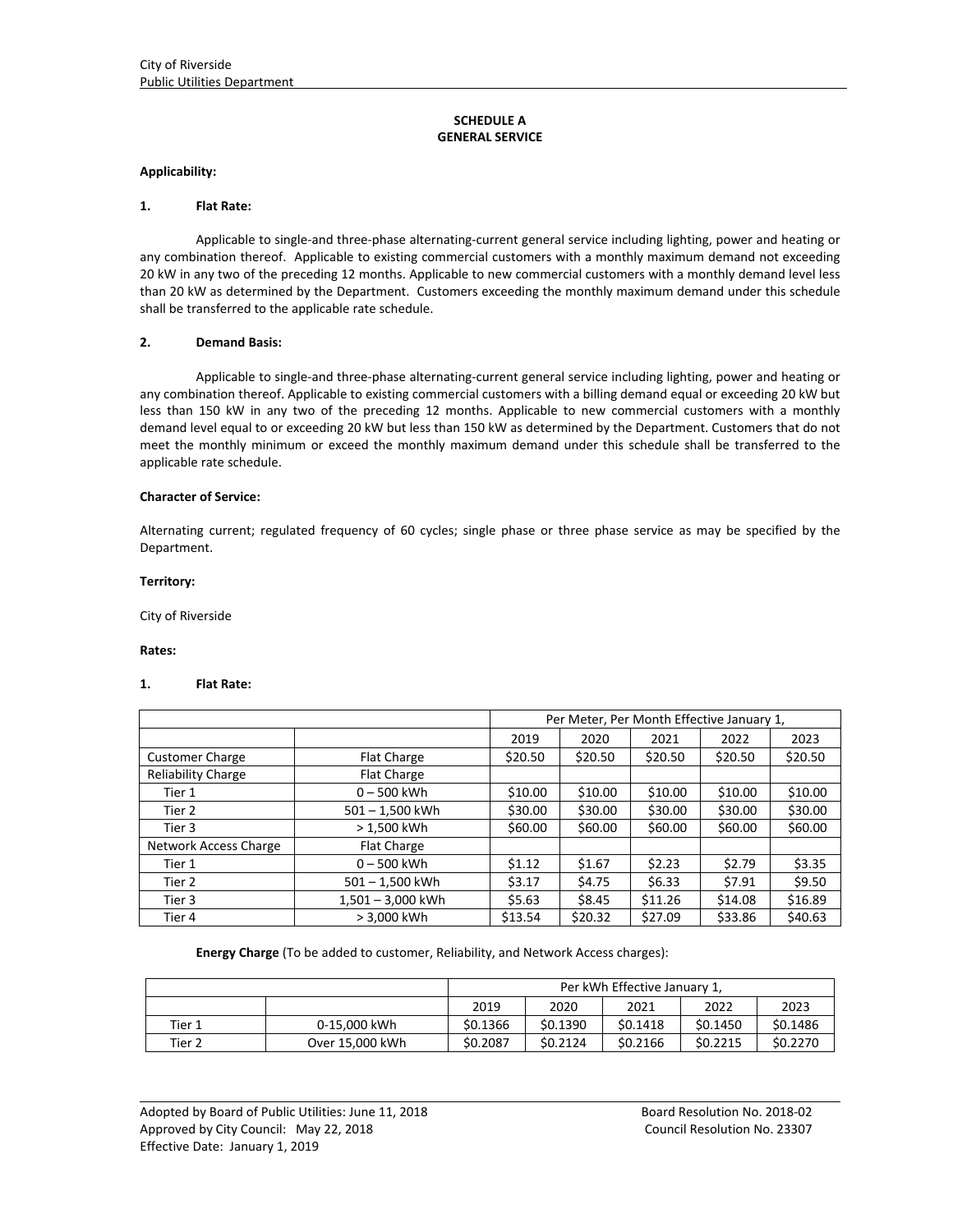Schedule A – General Service ‐2‐

## Minimum Charge:

The minimum charge shall be the monthly customer, Reliability and Network Access charges.

## **2. Demand Basis:**

|                           | Per Meter, Per Month Effective January 1, |          |          |          |          |          |
|---------------------------|-------------------------------------------|----------|----------|----------|----------|----------|
|                           |                                           | 2019     | 2020     | 2021     | 2022     | 2023     |
| <b>Customer Charge</b>    | Flat Charge                               | \$4.42   | \$8.84   | \$13.26  | \$17.68  | \$22.10  |
| <b>Reliability Charge</b> | <b>Flat Charge</b>                        | \$90.00  | \$90.00  | \$90.00  | \$90.00  | \$90.00  |
| Network Access Charge     | \$ Per kW                                 | \$0.35   | \$0.70   | \$1.05   | \$1.40   | \$1.75   |
| Demand Charge             | First 15 kW or less of billing            | \$157.95 | \$158.70 | \$159.45 | \$160.20 | \$160.95 |
|                           | demand, flat charge                       |          |          |          |          |          |
| Demand Charge             | All excess kW of billing                  | \$10.53  | \$10.58  | \$10.63  | \$10.68  | \$10.73  |
|                           | demand, per kW                            |          |          |          |          |          |

**Energy Charge** (to be added to customer, Reliability, Network Access, and demand charges):

|        | Per kWh Effective January 1, |          |          |          |          |          |
|--------|------------------------------|----------|----------|----------|----------|----------|
|        |                              | 2019     | 2020     | 2021     | 2022     | 2023     |
| Tier 1 | 0-30.000 kWh                 | \$0.1131 | \$0.1157 | \$0.1183 | \$0.1212 | \$0.1242 |
| Tier 2 | Over 30,000 kWh, per kWh     | \$0.1239 | \$0.1267 | \$0.1296 | \$0.1328 | \$0.1360 |

## Minimum Charge:

The minimum charge shall be the monthly customer, Reliability, Network Access, and demand charges.

## **3. Optional Renewable Energy Rate:**

Upon application by the Customer, the Customer can elect to receive 100% renewable energy from the Utility's portfolio of renewable resources. The Customer will be assessed \$0.0179 per kWh above the effective energy charges in this schedule which represents the forecasted cost of providing 100% renewable energy in place of the energy from the Utility's current portfolio of renewable and nonrenewable resources. This rate is not applicable to customers receiving service under Schedule NEM.

## **Special Conditions:**

## 1. **Billing Demand:**

Billing demand shall be the kilowatts of measured maximum demand but not less than 50% of the highest demand established in the preceding eleven months. Billing demand may be determined to the nearest 1/100 kW.

## 2. **Maximum Demand Measurement:**

The measured maximum demand in any month shall be the maximum average kilowatt input, indicated or recorded by instruments to be supplied by the Department, during any 15‐minute interval in the month. Where demand is intermittent or subject to violent fluctuations, a five-minute interval may be used.

# 3. **Voltage:**

Service will be supplied at one standard voltage. Three phase and single phase normally will be served through one meter installation. The Customer shall provide, subject to the Department's approval, means for combining

<u> 1989 - Johann Stoff, deutscher Stoffen und der Stoffen und der Stoffen und der Stoffen und der Stoffen und der</u>